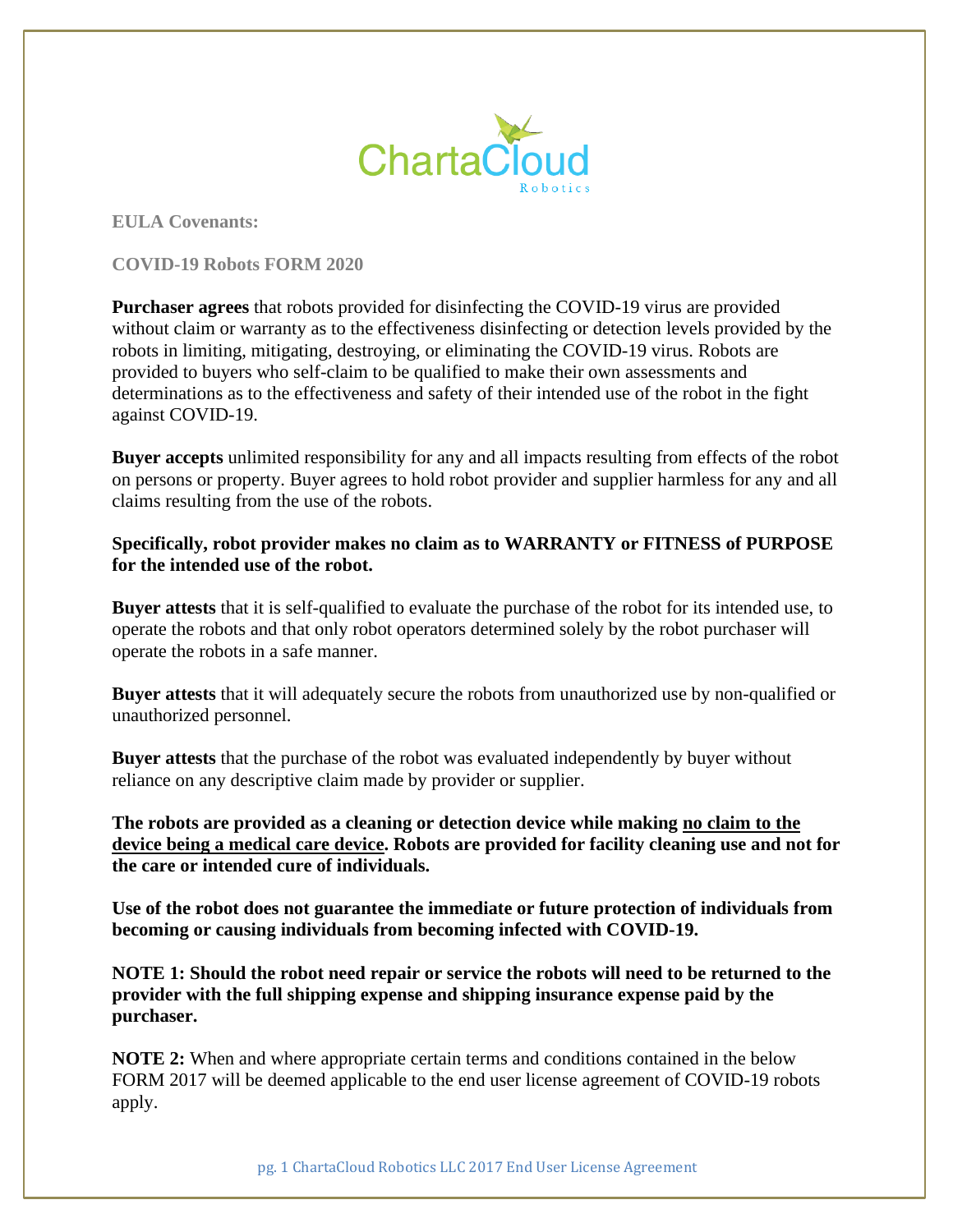## *EULA Form (ODM 2017)*

# **General Terms and Conditions End User License Agreement Softbank Robots – COVID-19 Robots as Applicable**

These Terms and Conditions (the "**Terms and Conditions**"), together with any Quotes and Communications Guidelines attached hereto and incorporated herein by reference, shall apply to any order or purchase of the Products (as hereinafter defined), contain the parties' entire understanding relating to the subject matter thereof, supersede all prior or contemporaneous agreements between the parties relating to such subject matter, and may only be revised, modified, or otherwise amended or changed by a writing signed by a duly authorized representative of CR or SBRA, notwithstanding any different or additional terms that may be contained in any purchase order, shipping authorization, correspondence, memoranda, or other document prepared or furnished by Buyer, regardless of when prepared, dated or delivered to, or received by, CR and SBRA. In case of any conflicts between these Terms and Conditions and any Quotes and Communications Guidelines, the prevailing provisions shall be determined in the following order of priority:  $1<sup>st</sup>$  priority: Quote;  $2<sup>nd</sup>$  priority: Communications Guidelines; and 3<sup>rd</sup> priority, these Terms and Conditions.

Certain definitions of capitalized terms used herein are set forth in Section 1.

# **SECTION 1 – DEFINITIONS**

As used in the Terms and Conditions, the following terms, whether used in the singular or plural, shall have the following meanings:

"**Agreement**". These Terms and Conditions, their appendices and amendments (if any), and the Quote. "**CR**". ChartaCloud Robotics, LLC a New Hampshire LLC

"**SBRA**". SoftBank Robotics America, Inc., a Delaware corporation.

"**SBRA Indemnitees**". The meaning set forth in Section 8(ii).

"**Buyer**". The individual or legal entity that orders or purchases the Products from SBRA.

"**Buyer Indemnitees**". The meaning set forth in Section 8(i).

"**Claims**". The meaning set forth in Section 8(i).

"**Confidential Information**". The meaning set forth in Section 7.

"**Documentation**". The operating manuals, user instructions, technical literature, and all other documents regarding the use of the Products, in any form, provided to Buyer by SBRA under this Agreement. "**Embedded Intellectual Property**". The Licensed Patents, Licensed Processes, Trademarks, Technical Information and New Developments that are embedded in, affixed on, and/or related to, the Products and/or Documentation.

"**Indemnitee**". The meaning set forth in Section 8(iii).

"**Licensed Patents**". (i) All patent (including design patents) applications of SBRA or its affiliates (including, without limitation, provisional patent applications or intended patent applications thereof), all divisions and continuations of these applications, all patents issuing from such applications, divisions, and continuations, and all reissues, reexaminations, and extensions of all such patents; and (ii) to the extent that the following contain one or more claims directed to the foregoing in (i) above: (1) all continuations in part; (2) all divisions and continuations of such continuations in part; (3) all patents issuing from such continuations in part, divisions, and continuations; (4)all priority patent application(s); (5)any reissues, reexaminations, and extensions of all such patents; and (6) all counterpart foreign and U.S. patent applications and patents.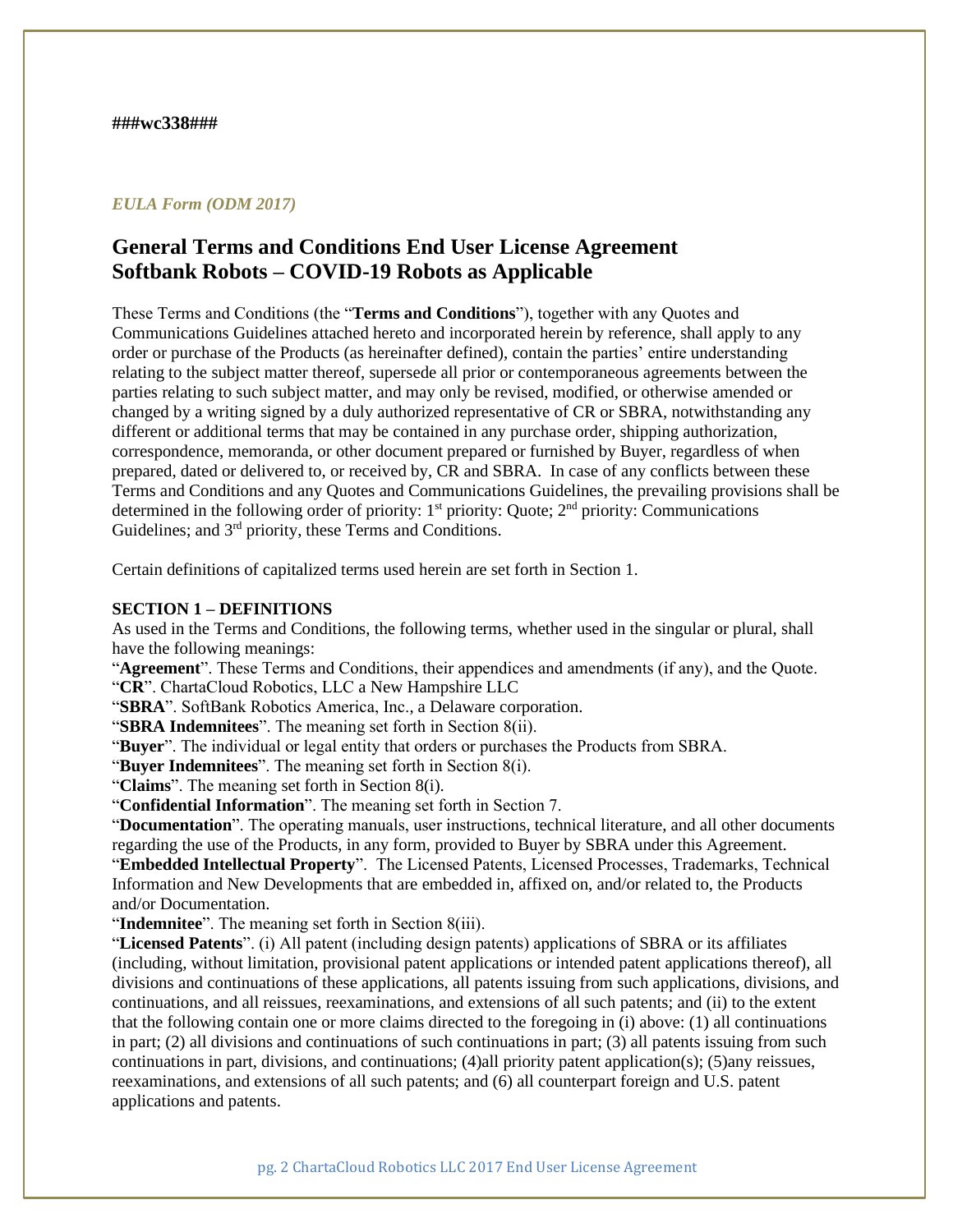"**Licensed Process(es)**". Any processes which, in the course of being practiced would be within the scope of one or more claims of the Licensed Patents.

"**New Developments**". Any future invention, discovery, modification, improvement, downgrading, alteration, update, or upgrade relating to (1) the Embedded Intellectual Property, and (2) any methods, instructions, tools and machines necessary or useful for manufacturing or publishing the foregoing . "**Products**". Those technological hardware products of SBRA and their related Documentation detailed on CR's Quote.

"**Quote**". The Quote signed by Buyer, attached hereto, and incorporated herein by reference.

"**Technical Information**". Any information (whether protectable by any patent, copyright, or trade secret rights) of or controlled by SBRA or its affiliates, technical or otherwise, relating in whole or in part to, or useful with respect to, the Embedded Intellectual Property, and all right, title, and interest of SBRA or its affiliates in, to, and under licenses, sublicenses, or like agreements providing SBRA or its affiliates with, any right or concession to use any of the foregoing including, without limitation, all technologies, discoveries, inventions, improvements, concepts, designs, methods, processes, materials, drawings, systems, forms, technical manuals, data, manufacturing processes and practices, business methods, future products, tooling, compositions, formulae, plans, systems, software, mask works, semi-conductor registrations, product information, trade secrets, techniques, show-how and know-how, product information, product development, and work in progress, in each of the foregoing cases, related thereto, and all documentary evidence of the foregoing, whether or not patentable or reduced to practice and whether now existing or hereafter developed or acquired and any improvements to any of the foregoing. "**Terms and Conditions**". The meaning set forth in the introductory paragraph.

"**Trademarks**". Any of CR's or SBRA's or its affiliates' domestic or foreign trademarks, trade names, service marks, design marks, letter marks, composite marks, logos, copyrights, brand identifiers, identifiers, insignias, art works, , "look and feel", trade dress, or other brand elements and related intellectual property rights, and their registrations and applications, whether registered, unregistered, statutory, common law, or otherwise.

"**Communications Guidelines**". Those external communications guidelines attached hereto and incorporated herein by reference.

## **SECTION 2 – PURPOSE**

The purpose of this Agreement is to define the terms and conditions under which CR & SBRA sells the Products to Buyer. Buyer is informed that the Products are intended exclusively to people with sufficient experience in handling high technology tools and not to the general public. In that respect, BUYER recognizes having full knowledge of the Product and its associated risks and hereby agrees to purchase and utilize the Product in compliance with this Agreement.

## **SECTION 3 – NO RIGHTS GRANTED**

(i)Ownership. Buyer acknowledges and agrees that, as between SBRA and Buyer, SBRA solely and exclusively owns all right, title, and interest in and to the Embedded Intellectual Property and the Technical Information, including, without limitation, any and all goodwill related thereto or resulting therefrom. Buyer shall not, either directly or indirectly, do or cause anything to be done that would challenge SBRA's sole and exclusive right and title in and to the Embedded Intellectual Property and Technical Information. Except as expressly provided herein, nothing in this Agreement shall be deemed to confer upon Buyer, any right, title, or interest whatsoever in any of the Embedded Intellectual Property or the Technical Information.

"Communications Guidelines". Those external communications guidelines attached hereto and incorporated herein by reference.

(ii)Trademarks. **BUYER SHALL NOT USE ANY TRADEMARKS OF SBRA IN ANY MANNER WHATSOEVER, INCLUDING IN CONNECTION WITH ADVERTISING, PROMOTIONAL ACTIVITIES, OR OTHERWISE, WITHOUT THE PRIOR WRITTEN APPROVAL OF SBRA. BUYER SHALL NOT REMOVE, MODIFY, DEFACE, OR REPLACE ANY OF SBRA'S OR**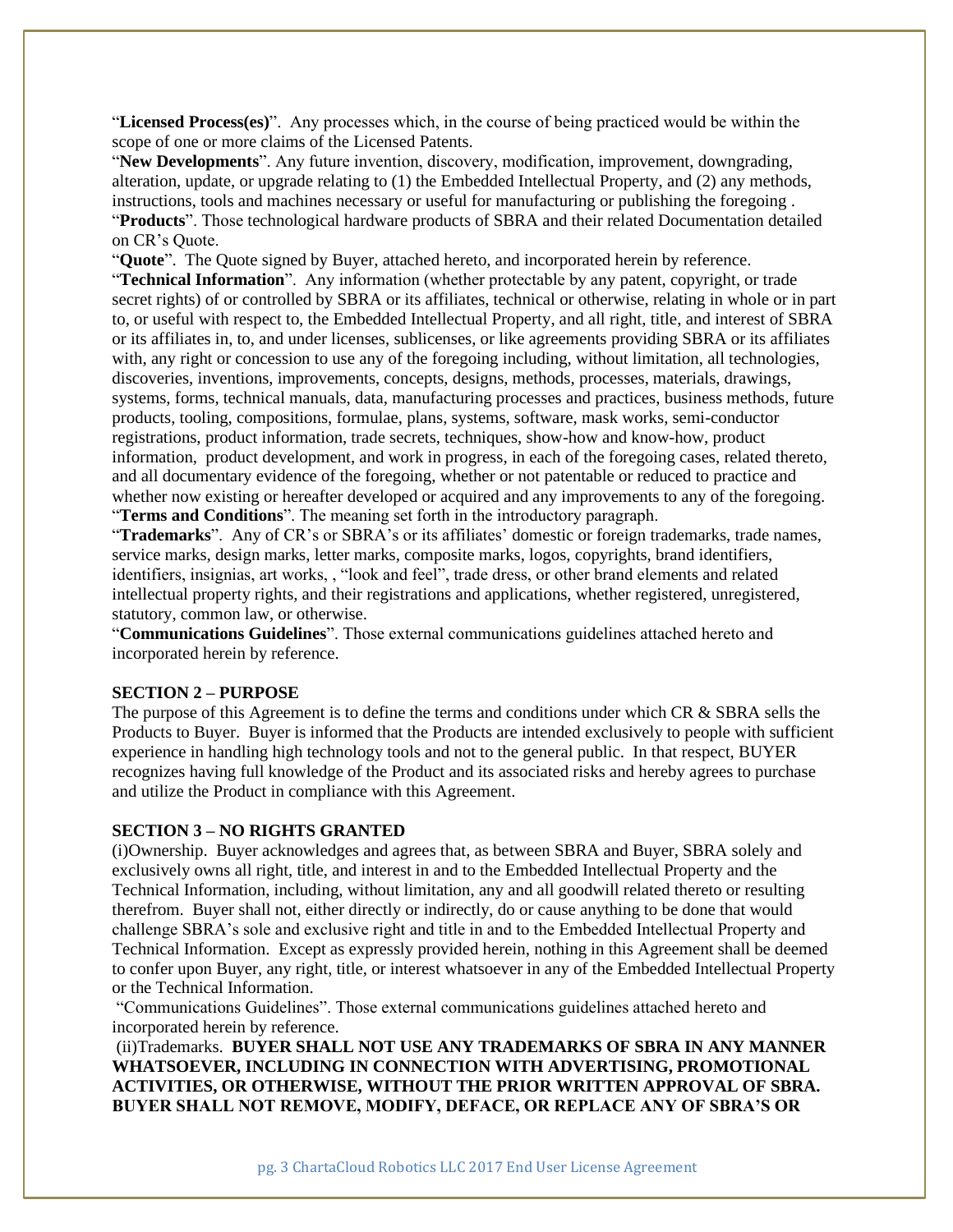ANY THIRD PARTY'S TRADEMARKS WHICH APPEAR ON, ARE AFFIXED TO, OR ARE USED IN CONNECTION WITH, THE PRODUCTS OR ANY RELATED LABELS OR TAGS, OR USE ANY OTHER MARK IN CONNECTION WITH SUCH GOODS OR MATERIALS, WITHOUT THE PRIOR WRITTEN APPROVAL OF SBRA. ANY AND ALL TRADEMARKS OF SBRA OR ANY THIRD PARTY, INCLUDING ANY AND ALL GOODWILL RELATING THERETO OR RESULTING THEREFROM, ARE AND SHALL REMAIN AT ALL TIMES THE SOLE AND EXCLUSIVE PROPERTY OF SBRA OR SUCH THRID PARTY. BUYER AGREES THAT ANY USE OF THE TRADEMARKS HEREUNDER INURES TO THE BENEFIT OF SBRA. BUYER WILL NOT CHALLENGE SBRA'S OR ANY THRID PARTY'S TITLE TO THE TRADEMARKS AND GOODWILL RELATED THERETO OR RESULTING THEREFROM. BUYER ACKNOWLEDGES THAT NOTHING IN THIS AGREEMENT WILL GIVE BUYER ANY PROPRIETARY INTEREST IN THE TRADEMARKS AND GOODWILL RELATED THERETO OR RESULTING THEREFROM OTHER THAN THE LIMITED RIGHTS EXPRESSLY GRANTED UNDER THIS AGREEMENT. ALL OTHER RIGHTS IN THE TRADEMARKS AND ALL GOODWILL RELATED TO OR RESULTING FROM THE TRADEMARKS ARE RESERVED. BUYER SHALL NOT APPLY FOR THE REGISTRATION OF ANY OF THE TRADEMARKS ANYWHERE IN THE WORLD. (iii)Notwithstanding anything to the contrary set forth herein, Buyer shall not, unless otherwise expressly set forth in this agreement:

(1) make copies of the Products or the Embedded Intellectual Property;

(2) provide access to the Embedded Intellectual Property to anyone other than Buyer's employees, agents, contractors, or consultants who are bound with Buyer by terms at least as protective of SBRA as those set forth in this agreement;

(3) grant, pledge, lease, rent, assign, sell, or commercially share the Embedded Intellectual Property or any of Buyer's rights herein, including for demonstration purposes;

(4) use the Products of Embedded Intellectual Property in connection with any hazardous activity or any other activity which might result in serious property damage, death, or serious bodily injury;

(5) modify, alter, improve, develop, upgrade, downgrade, translate, reverse engineer, decrypt, decompile, disassemble, create derivative works based on or otherwise attempt to decode, the Embedded Intellectual Property or its related underlying ideas or algorithms.

(iv) Protection of Embedded Intellectual Property. Without limitations to the provisions of Section 8 hereof, Buyer shall promptly give notice to SBRA of (1) any conduct which comes to its attention which may infringe upon or constitute an illegal use of the Embedded Intellectual Property and (2) any claim or assertion by any person that any of the Embedded Intellectual Property infringes any rights of a third party.

## **SECTION 4 – ORDERS AND DELIVERY**

(i) Issuance and Acceptance of Orders. Acceptance by CR of any purchase order submitted by Buyer is subject to, and conditioned upon, Buyer's acceptance of, this Agreement. All purchase orders are subject to acceptance by CR at CR's sole and entire discretion and no purchase order shall be a binding commitment of CR unless and until such purchase order is so accepted, as evidenced by an order confirmation issued by CR and signed by a duly authorized signatory of CR. All special requests of Buyer shall be clearly noted as such on the purchase order. Except as set forth below in Section 4(ii)(2), no purchase order shall be canceled or modified by Buyer after CR's acceptance of such purchase order without CR's prior written consent.

(ii) Delivery Terms.

(1) CR shall notify Buyer of the anticipated delivery date(s) for each order in writing upon the issuance of an INVOICE. Any delivery date provided by CR is a good-faith estimate only, and not binding. CR reserves the right to ship in installments, which shipments may be separately invoiced and paid for when due, without regard to subsequent shipments. Any delay in the delivery of any installment shall not relieve Buyer of its obligation to accept the remaining deliveries or any remaining parts thereof.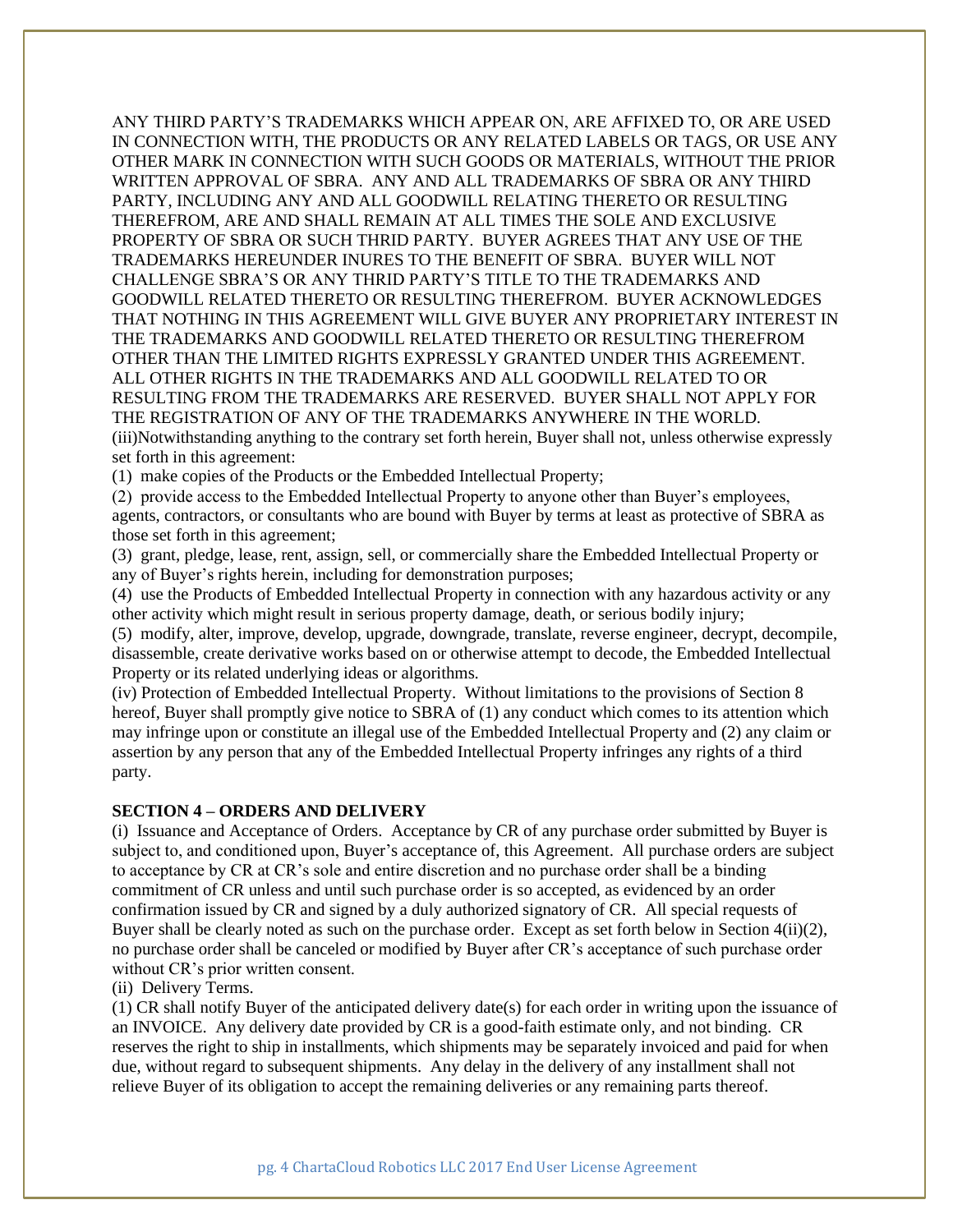(2) Buyer may cancel an order for the Products where delivery has not occurred by the later of (a) ten (10) days after the estimated delivery date given by CR upon acceptance of the order, or (b) ten (10) days after any modified estimated delivery date agreed to by buyer; provided, however, that if partial delivery of the Products in an order has already occurred, Buyer may only cancel the order in respect of the undelivered portion. If Buyer declares or manifests an intention not to accept delivery, no actual tender by CR shall be necessary. CR, at its option, may give notice in writing to Buyer that CR is prepared to deliver in accordance with the provisions hereof and such notice shall constitute a valid tender of delivery. (3) CR shall ship the Products through the means and in the manner, it deems appropriate, using standard packaging unless otherwise specified in the confirmation of purchase order.

(iii) Inspection. Buyer shall inspect the Products upon receipt prior to acceptance, and Buyer may refuse to accept any Products that do not conform to the Products' specifications or to Buyer's order. As Buyer's sole and exclusive remedy, CR shall, at CR's option, either timely replace all rejected Products with conforming Products or issue Buyer a credit or refund in the amount of the purchase price for the non-conforming Products, thereby cancelling the purchase order with respect to such non-conforming Products. If, after five (5) days from the date of receipt, Buyer has not rejected any Products, such Products shall be deemed accepted.

(iv) Transfer of Risk. The Products are sold and delivered by CR to Buyer DAP (Incoterms 2010) to the shipping address listed on the Quote or confirmation of purchase order, unless otherwise specified on such Quote or confirmation of purchase order. Upon transfer of risk to Buyer, the Products shall be at Buyer's sole risk and expense.

(v) Product Changes.

(1) Buyer shall have no right to receive any version of the Products other than as specified on CR's Quote or confirmation of purchase order. Notwithstanding the foregoing, CR may, at its sole discretion, substitute, modify, or improve the Products, provided that such substitution, modification, or improvement shall provide at least the same functionalities as the originally-specified Products. In the event that CR provides to Buyer a new version, update, substitution, modification, or improvement of the Products (or of any part or parts thereof) in order to avoid, limit, or cure a risk, suit, claim, or defect with respect to a Product, Buyer shall immediately replace the Products in its possession with such new version, update, substitution, modification or improvement. In the event Buyer breaches the foregoing provision, Buyer assumes all risk, cost, damages, and liability related improvement is being provided. (v) Product Training. Any Product Training that may be purchased by Buyer will take place at dates and times to be mutually agreed by both Parties and at CR's Portsmouth, NH offices as determined by CR unless otherwise mutually agreed upon location or method by Parties is agreed. (in which case, if CR representative's travel is purchased all travel costs incurred by CR in connection therewith shall be paid for by Buyer).

## **SECTION 5 – PRICES AND PAYMENT TERMS**

(i) Price. The price for the Products is as listed on CR's Quote or confirmation of purchase order. The price does not include, and Buyer is responsible for paying, consumer taxes, value-added taxes, withholding taxes, property taxes, excise taxes, sales taxes, use taxes and any other taxes, custom tariffs or duties and other charges associated with Buyer's purchase or export of the Products. The foregoing shall not be subject to any discount. When CR has the legal obligation to collect such taxes, tariffs, or duties the amount of such taxes, tariffs, and duties will be invoiced to Buyer and Buyer will pay such amount unless Buyer provides CR with a valid tax exemption certificate authorized by the appropriate taxing authority.

(ii) Payment Terms. Payment terms are as listed on CR's Quote or confirmation of purchase order, and CR may invoice payments in accordance therewith at any time after delivery. If no payment terms are specified, all amounts payable by Buyer to CR shall be due (a) not later than thirty (30) days after the date of the invoice. All payments shall be made in United States Dollars. Any payment received from Buyer may be accepted and applied by CR against any amount owed by Buyer to CR without prejudice to or discharge of any other indebtedness of buyer to CR, regardless of any condition, statement, or notation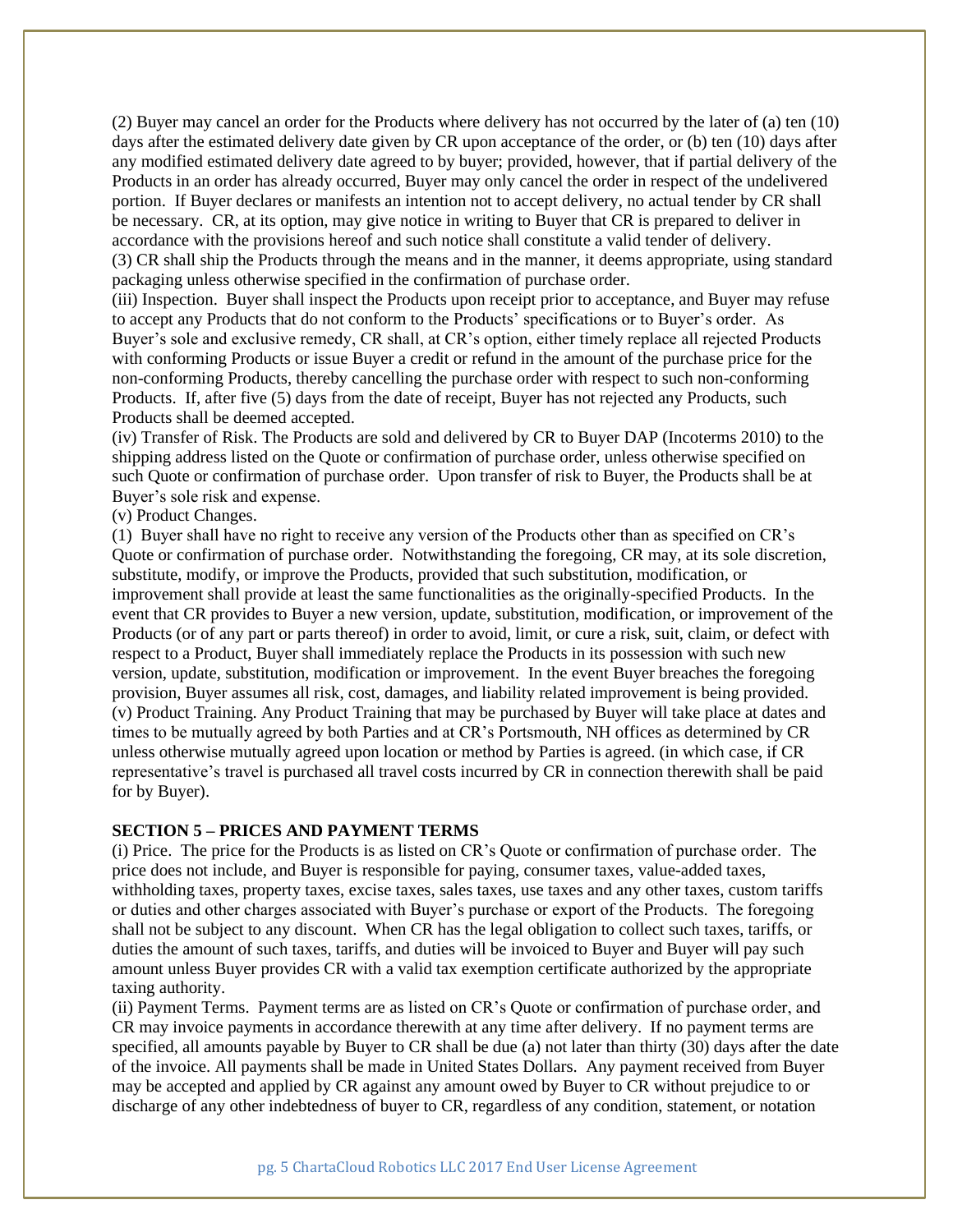appearing on, referring to, or accompanying such payment. Payments made by third parties in the name and/or on behalf of Buyer may be accepted by CR at CR's sole discretion.

(iii) Security Interest. Buyer hereby grants CR a purchase money security interest under the Uniform Commercial Code in all Products subject to this agreement, and the proceeds thereof, to secure the payment of any and all obligations of Buyer to CR hereunder. Upon any payment default by buyer, CR shall also have rights and remedies provided for in this Section 5(iii) or permitted by applicable law, including, without limitation, the rights and remedies of a secured party under the Uniform Commercial Code as in effect in the state or states in which the Products are located. Buyer shall, promptly upon request by CR, execute such financing statements or other documents as CR may require in order to perfect its security interest. Buyer covenants to keep the Products separate from its other product inventory and identifiable.

# (iv) Late Payment.

(1) Buyer shall Pay CR interests on all overdue amounts from the due date thereof until paid at an interest rate of eighteen percent (18%) per annum (or at the maximum rate allowable under applicable law if lower). In addition to the foregoing, an additional fee of \$100 may be invoiced for any and all returned or unpaid checks or invoices that are not paid in full. Buyer shall be responsible for any and all costs of collection, including reasonable attorneys' fees.

(2) If (a) Buyer is in default under any contract with CR (including without limitation, this Agreement), (b) Buyer repudiates any contract with CR (including without limitation, this Agreement, (c) Buyer fails to comply with the terms of payment under any contract with CR (including without limitation, this Agreement), (d) any proceeding, voluntary or involuntary, in bankruptcy or insolvency are filed by or against Buyer, (e) Buyer makes a general assignment for the benefit of its creditors or applies for a consent to the appointment of a receiver, trustee or similar official for itself or any of its assets, or (f) Buyer is insolvent or unable to pay its debts generally as they become due; then, in addition to any and all remedies which CR may have herein by law, CR, without notice to buyer may (v) defer shipment under any contract with Buyer (including without limitation, this Agreement) until such default is cured, (w) cancel any undelivered portion of any contract (including without limitation, this Agreement) in whole or in part (Buyer remaining liable for any and all damages associated therewith),  $(x)$  declare immediately due and payable all amounts due by Buyer to CR under any contract (including without limitation, this Agreement), (y) at any time and from time-to-time, sell all or any part of the undelivered Products for the account of Buyer at public or private sales (Buyer to be responsible for the costs and expenses of such sales and for any deficiency, and CR having the right to be the Buyer of such Products at any such sale), and/or (z) take possession of any Products Buyer has failed or refused to receive, with the right to hold or sell the same as specified herein.

#### **SECTION 6 – OBLIGATIONS OF BUYER**.

(i) Buyer covenants and agrees as follows:

(1) Buyer shall strictly comply with the user instructions set forth in the Documentation;

(2) Buyer shall not take any action to impair the reputation of the Products, the Trademarks, or SBRA or its affiliates;

(3) BUYER shall use the CR  $&$  SBRA name and trademarks only in the manner prescribed by CR  $&$ SBRA in writing and more generally shall comply with the Communications Guideline;

(4) BUYER shall not make any use of the Product under any trademark and/or trade name other than the one(s) prescribed by CR & SBRA, nor rename or adapt the name of the Product without the prior written approval of CR & SBRA. This provision applies to all Products acquired by the Buyer from CR, notwithstanding their date of acquisition;

(5) Buyer shall promptly inform CR of any and all potential or current defects that Buyer discovers when using the Products.

(ii) The Products are subject to regulation by local and federal laws of the United States of America and its agencies (including the United States Consumer Product Safety Commission), which prohibit export or diversion of certain products, including without limitation, software and information about products to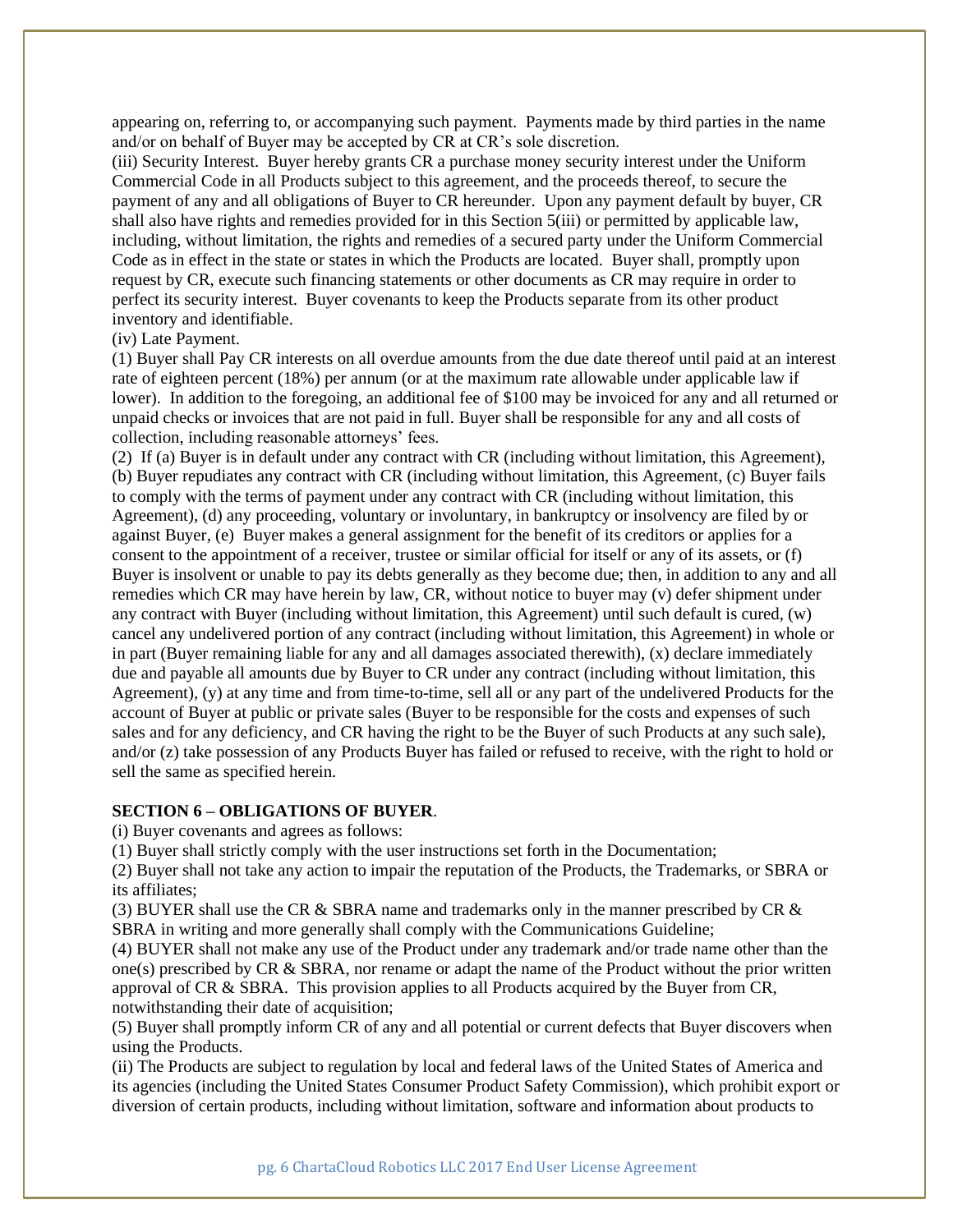certain countries and certain persons. Buyer shall not export any Products or components thereof in any manner without first obtaining CR's written consent.

(iii) Buyer agrees to use the Products only in safe environments and under the control of personnel who have the necessary skill to understand the Products and their associated risks.

## **SECTION 7 – CONFIDENTIALITY**

Buyer shall at all times maintain as confidential all information and trade secrets of CR & SBRA (including without limitation the Documentation) communicated to Buyer before or after execution of this Agreement (collectively, the "Confidential Information") and shall exercise the same degree of care to protect it from disclosure that it uses to protects its own confidential information. Buyer shall not, without CR & SBRA's prior written consent, disclose or make any Confidential Information available in any form to any person, except its employees, consultants, or permitted operators, whose access is necessary to enable Buyer to exercise its rights under this Agreement and who have been advised of the confidential nature of such information. Buyer shall only use the Confidential Information as necessary to perform its obligations hereunder and shall return or destroy it at the request of CR and/or SBRA. Confidential Information does not include information: (i) otherwise lawfully available from a third party, without any limitations on its use, distribution or disclosure, (ii) in the public domain and rightfully obtained by buyer, or (iii) rightfully known to Buyer prior to its disclosure, in each of the foregoing cases as evidenced by Buyer. Buyer shall be permitted to make such disclosures to the public or to any governmental authority to the extent required by a court order or if otherwise required by applicable law, provided that Buyer gives SBRA prior written notice of the disclosure and uses reasonable legal efforts to resist disclosing the information. Buyer acknowledges that a breach of this provision may cause irreparable harm to CR and/or SBRA, for which damages may be difficult to ascertain, and therefore Buyer hereby agrees that CR and/or SBRA shall be entitled to seek equitable relief by means of mandatory injunctions. This right of equitable relief is in addition to any other rights and remedies that may be available to SBRA.

#### **SECTION 8 – INDEMNIFICATION**

(i) CR & SBRA shall indemnify, defend and hold harmless Buyer and its officers, directors, employees, agents and stockholders (collectively, "Buyer Indemnitees") from and against any claims, damages, expenses, losses or other liabilities whatsoever and all reasonable attorneys' fees and other associated costs (collectively, the "Claims"), brought against Buyer Indemnitees by any third party and arising out of or relating to (a) bodily injuries or damage to property caused by the use of the Products in accordance with SBRA's specifications and instructions of use as set forth in the Documentation, if, and only if, such Products have not been altered or modified by Buyer or any third party; and (b) any negligence or willful misconduct of SBRA; excluding in any of the foregoing cases, any Claims attributable to any Buyer Indemnitee's own negligence, willful misconduct, or breach of its obligation hereunder. (ii) Buyer shall indemnify, defend and hold harmless CR and/or SBRA and its officers, directors, employees, agents and stockholders (collectively "CR" "SBRA" Indemnitees) from Claims brought against any CR or SBRA Indemnitees by any third party and arising out of or relating to (1) any negligence or willful misconduct of Buyer or its affiliates; and/or (2) any breach by Buyer of any of its obligations under this Agreement; excluding in any of the foregoing cases, any claims attributable to any CR or SBRA Indemnitee's own negligence, willful misconduct or breach of its obligations hereunder. (iii) In order for any Buyer Indemnitee or CR or SBRA Indemnitee (collectively, "Indemnitee") to be entitled to any indemnification provided for under this Agreement, Indemnitee shall notify the other party hereto, in writing and in reasonable detail, of the Claim within twenty (20) days after receipt by Indemnitee of written notice of the Claim; provided, however, that failure to give such notification shall not affect the indemnification provided hereunder except to the extent that the ability to defend such Claim has been prejudiced as a result of such failure. Thereafter, Indemnitee shall deliver to the indemnifying party within twenty (20) days after Indemnitee's receipt thereof, copies of all notices and documents (including court papers) received by Indemnitee relating to the Claim.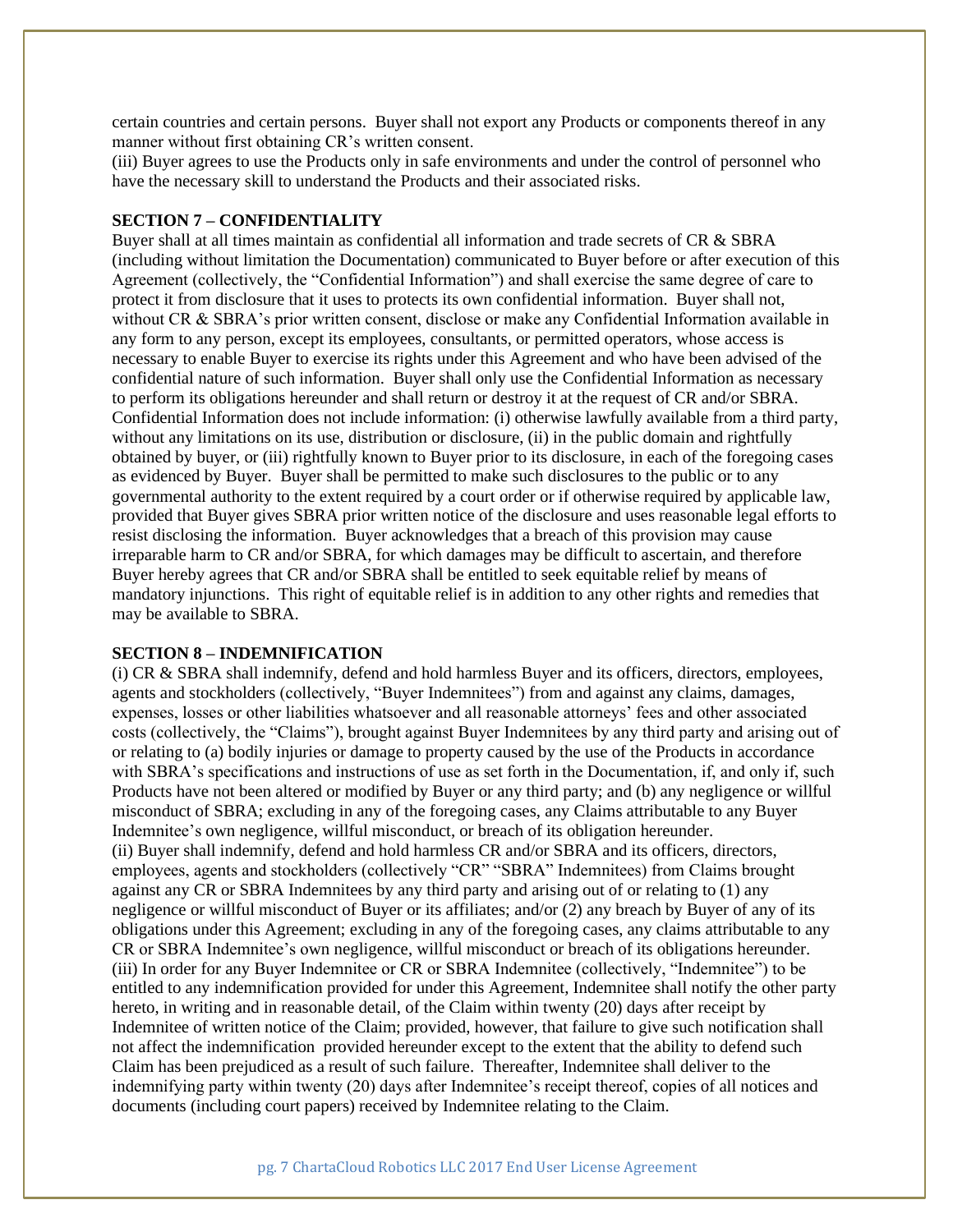(iv) If a Claim is made against Indemnitee, the indemnifying party shall be entitled to participate to the defense thereof and, if so chooses, assume the defense thereof with counsel selected by and compensated by indemnifying party.

(v) The indemnifying party shall not settle any Claim without the prior written consent of the Indemnitee if such settlement contains any admission on the part of Indemnitee or requires Indemnitee to cease any activity or to take any action (other than entering into an agreement setting forth the terms of such settlement, compromise or discharge).

#### **SECTION 9 – LIMITED WARRANTY AND BUYER'S SOLE REMEDY**

(i) SBRA warrants to Buyer that (1) the Products (including battery), for a period which shall be twentyfour (24) months, following the delivery of the Products to Buyer (the "Warranty Period"), and (2) the Product's charger, for a period which shall be twelve (12) months following delivery of Products to Buyer, in all cases if and only if unaltered and unmodified by buyer or any third party and properly used as set forth in the Documentation and this Agreement, shall perform all material functions described in the documentation.

(ii) The warranty applies only to the Buyer and is Non-transferable.

(iii) **THE FOREGOING LIMITED WARRANTY IS GIVEN IN LIEU OF ALL OTHER WARRANTIES, INCLUDING THE WARRANTY OF FITNESS FOR A PARTICULAR PURPOSE (EVEN IF INFORMED OF SUCH PURPOSE), OR ARISING FROM A COURSE OF DEALING, USAGE, OR TRADE PRACTICE; PROVIDED, HOWEVER, THAT THE IMPLIED WARRANTY OF MERCHANTABILITY IS LIMITED TO THE WARRANTY PERIOD ONLY; AND PROVIDED, FURTHER, THAT SOME STATES DO NOT ALLOW LIMITATIONS ON HOW LONG AN IMPLIED WARRANTY LASTS, SO THE ABOVE LIMITATION MAY NOT APPLY TO BUYER. EXCEPT AS STATED IN THE FOREGOING, THE PRODUCT IS PROVIDED "AS IS". NO WARRANTY IS MADE THAT THE PRODUCT WILL MEET BUYER'S REQUIREMENTS, OR THAT THE OPERATION OF THE PRODUCT WILL BE UNITERRUPTED OR ERROR-FREE.**

(iv) If a material defect arises and a valid claim is received and approved by CR and/or SBRA during the Warranty Period set forth above (any such claim to be sent to SBRA's "Customer Care" team via its online support platform at<https://developer.softbankrobotics.com/us-en/support> or by phone at +1 (844)737-7371 and contain an accurate and exhaustive description of all malfunctions encountered and of the circumstances under which they occurred , and Buyer to fully fill out any follow-up questionnaire that may be sent by SBRA's "Customer Care"), any such defective Product or part thereof shall be returned to SBRA for inspection, in its original packaging, shipping costs prepaid by SBRA (for returns from a US continental address only; extra shipping and handling charges may apply for returns from Alaska, Hawaii and Puerto Rico). No defective Product, or part thereof, shall be returned to SBRA without the express prior written approval of SBRA, and then such return shall be made to SBRA at the United States address that SBRA's "Customer Care" shall provide. SBRA then may, in its sole discretion, and as applicable, either repair or replace the Products or the applicable part or portion thereof. Once such Product or applicable apart thereof has been repaired or replaced, SBRA shall return such Product or part to Buyer at SBRA's sole cost DAP Incoterm 2010 to the shipping address set forth in the Quote (for shipping to continental US only; extra shipping and handling charges may apply for shipping to Alaska, Hawaii and Puerto Rico).

(v) During the Warranty Period, SBRA shall have no obligation to repair or replace any Product or part thereof if such repair or replacement is necessitated in whole or in part by:

(1) accident, abuse, misuse, flood, fire, earthquake, or external causes constituting a case of force majeure;

(2) operating the Product outside the permitted or described uses indicated by SBRA or the Documentation;

(3) the alteration, opening, breaking or disassembly of the Product or any part thereof and/or the breaking of the guarantee strip or seal (if any);

pg. 8 ChartaCloud Robotics LLC 2017 End User License Agreement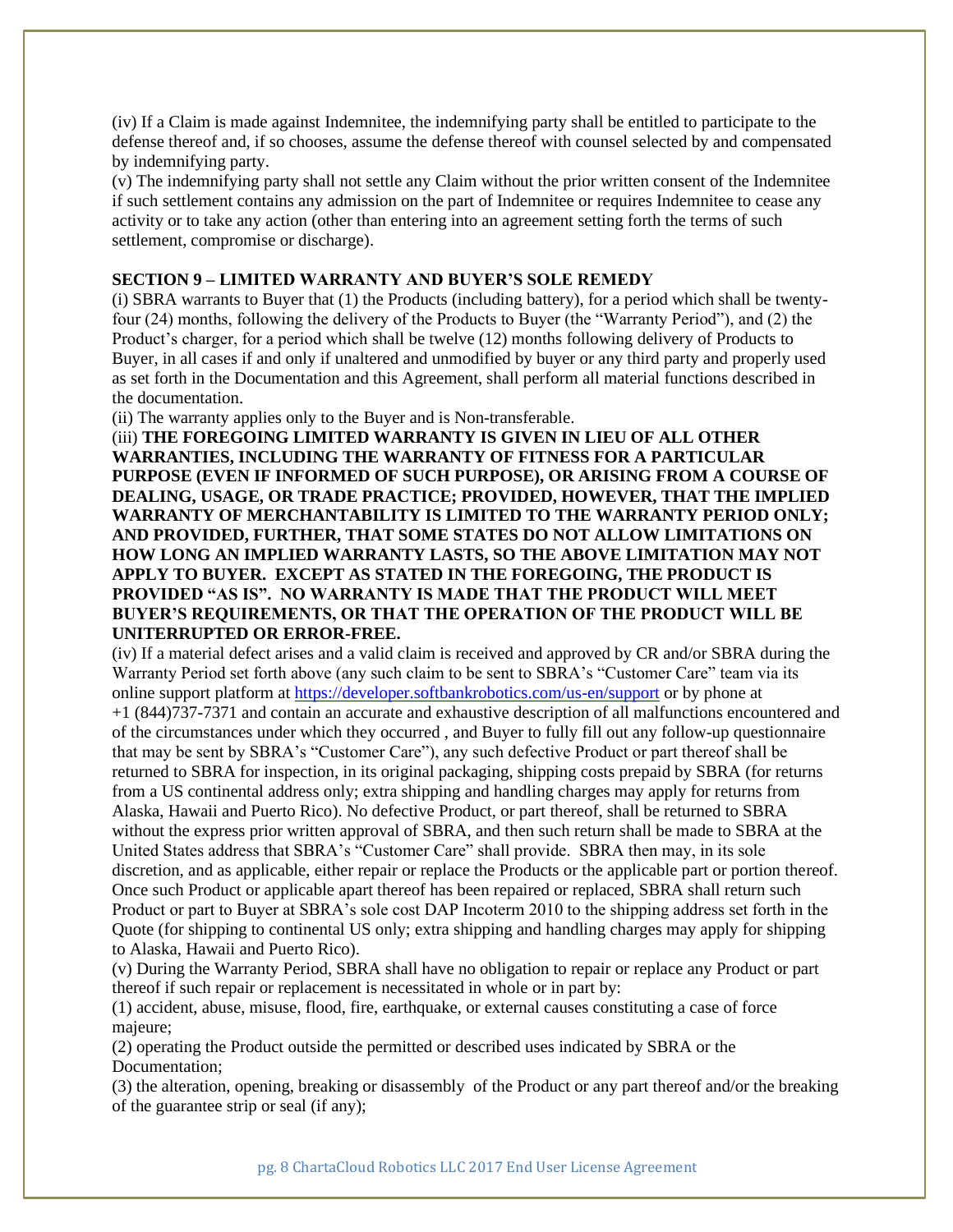(4) a modification or repair of the Product performed by a non-authorized service provider of SBRA; (5) maintenance of the Product not in accordance with SBRA's instructions, or failure to maintain the Product properly;

(6) improper or unauthorized connection with any peripheral device;

(7) Mishandling or misuse of the Product (including without limitation, dropping, or shocking the Product) or an inappropriate environment (including without limitation, poor ventilation, vibration, exposure to moisture, excessive heat, excessive humidity, water, contact with sand or with any other substance, or inadequate power supply);

(8) consumables;

(9) any lack of conformity of the Product resulting from failure to follow instructions for assembly and use as set forth in the Documentation; or

(10) if any serial number of the Product has been removed or defaced, the Product has been expressly sold as "used" or as a sample or prototype, or Buyer is in breach of any of its obligations under this Agreement.

(vi) The foregoing shall be Buyer's sole and exclusive remedy and the entire liability of SBRA and its licensors for any breach of the limited warranties set forth herein.

(vii) **THE LIMITED WARRANTY SET FORTH HEREIN APPLIES ONLY TO PRODUCTS MANUFACTURED BY OR FOR SBRA. CERTAIN NON-SBRA HARDWARE MAY BE PROVIDED TO BUYER ALONG WITH THE PRODUCTS. THE LIMITED WARRANTY SET FORTH HEREIN DOES NOT APPLY TO ANY SUCH NON-SBRA HARDWARE PRODUCT, EVEN IF PACKAGED AND SOLD WITH THE PRODUCT.**

**SECTION 10 – LIMITATION OF LIABILITY EXCEPT WHERE THIS EXCLUSION OR RESTRICTION OF LIABILITY WOULD BE VOID** 

**OR INEFFECTIVE UNDER APPLICABLE LAW, IN NO EVENT SHALL SBRA OR ITS LICENSORS BE LIABLE FOR INDIRECT, SPECIAL, INCIDENTAL, OR CONSEQUENTIAL DAMAGES (INCLUDING, WITHOUT LIMITATION, LOSS OF REVENUE OR PROFITS, LOSS OF OPPORTUNITY, LOSS OF GOODWILL, LOSS OF REPUTATION, OR LOSS OF, DAMAGE TO, COMPROMISE OF, OR CORRUPTION OF DATA) WHETHER BASED ON CONTRACT, TORT, OR OTHERWISE, EVEN IF A PARTY HAS BEEN ADVISED OF THE POSSIBILITY OF SUCH DAMAGES. SOME STATES DO NOT ALLOW THE EXCLUSION OR LIMITATION OF INCEDENTAL OR CONSEQUENTIAL DAMAGES, THEREFORE THE ABOVE LIMITATION OR EXCLUSION MAY NOT APPLY TO BUYER. SUBJECT TO THE FOREGOING EXCEPTION, IN NO EVENT SHALL SBRA'S OR ITS LICENSORS' LIABILITY UNDER THIS AGREEMENT EXCEED THE AMOUNT PAID BY THE BUYER FOR THE PRODUCTS GIVING RISE TO THE CLAIM. NOTWITHSTANDING ANYTHIG TO THE CONTRARY SET FORTH HEREIN, IN THE CASE WHERE NO AMOUNT WAS PAID, SBRA AND ITS LICENSORS SHALL HAVE NO LIABILITY FOR ANY DAMAGES WHATSOEVER.**

#### **SECTION 10 – MISCELLANEOUS**

(i) No Transfer or Assignment. No rights or obligations of Buyer arising out of this Agreement or any other contract between CR or SBRA and Buyer may be assigned without the prior written consent of CR and SBRA. Any such assignment without SBRA's prior written consent shall be null and void. (ii) Severability. If any of the provisions of this Agreement are held to be invalid, illegal; or unenforceable, the remaining provisions of this Agreement shall be unimpaired, and the invalid, illegal or unenforceable provision shall be replaced by a mutually acceptable provision closest to the Parties' mutual intention.

(iii) Waiver. Any failure or delay by either party in exercising its rights under any provisions of the Agreement shall not be construed as a waiver of those rights.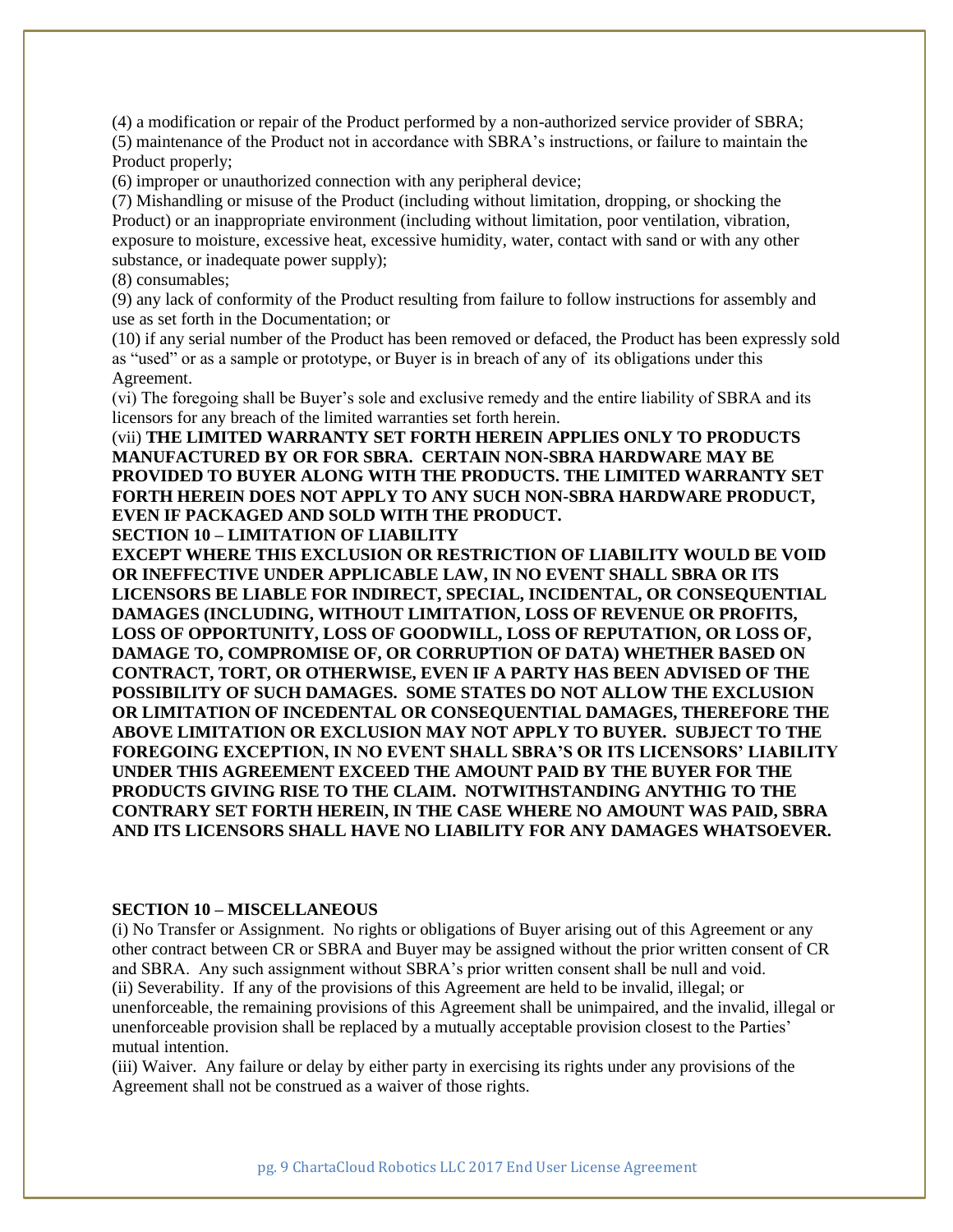(iv) Notices. All notices hereunder shall be in writing and given by registered or certified mail, postage and registration fees prepaid, return receipt requested, or by overnight mail by a nationally recognized courier service, and shall be deemed given when so mailed to Buyer at the billing address set forth on CR's Quote or confirmation of purchase order, and to CR at:

# **ChartaCloud Robotics LLC 8 Oak Ridge Road Kensington, NH 03833**

Or such other address as either party may notify the other of pursuant to this Section 12 (iv). (v) Force Majeure. Delivery of the Products is contingent upon CR's ability to obtain the relevant goods, supplies and materials through its regular and usual sources of supply. If by reason of existing or future legislation or rules, regulations or orders, heretofore or hereafter promulgated by governmental authorities allocating, limiting, curtailing or otherwise regulating supply, use, availability, production, delivery or distribution of goods, supplies or raw or other materials, or in the event of acts of Buyer or acts of God including, but not limited to, acts of fire, flood, tornado, hurricane, war, terror, casualty, accident, embargo, government action, market collapse, strike or lock-out or other difficulties with employees, delay or inability to obtain labor, material, machinery and services through CR's usual sources, delay by carrier, or any cause beyond CR's control causing failure to deliver or delay of any delivery or curtailment in production or shipment, CR shall not be liable therefor and may in its discretion, without notice to Buyer, at any time and from time-to-time, postpone the delivery dates under any contract, make partial delivery or cancel all or any portion of any contracts with Buyer. If during the occurrence of any of the foregoing contingencies, CR holds any of the products herein sold, CR may invoice the Products and hold them for the account of Buyer.

(vi) Applicable Law. This Agreement shall be governed by, and construed in accordance with, the internal laws of the State of New Hampshire or California as applicable and as applicable to contracts made and wholly performed in the State of New Hampshire or California, excluding (i) any conflicts of law rules, and (ii) the provisions of the 1980 United Nations Convention on Contracts for the International Sale of Goods.

(vii) Arbitration. Any controversy or claim arising out of or related to this Agreement, or the breach thereof, shall be settled by final, binding and confidential arbitration administered by the American Arbitration Association pursuant to its Commercial Arbitration Rules and Mediation Procedures. The controversy or claim shall be settled by a single arbitrator selected to arbitrate only disputes between the parties hereto to the exclusion of any other, even if identical, dispute with any other third party. All hearings shall be held in Portsmouth, New Hampshire. Hearing(s) shall be transcribed, with the costs to be paid by the parties equally, subject to reapportionment in favor of the prevailing party at the time of final award. The arbitrator shall be bound to follow California law and case precedent as to the substantive issues presented in the arbitration. The arbitrator shall award the prevailing party all reasonable costs, expense, attorney's fees, experts' fees and arbitration fees incurred in connection with the arbitration proceeding. Judgment on the award rendered by the arbitrator may be entered in any federal or state court located in the County of Rockingham, New Hampshire, or the County of San Francisco, California as applicable. Any award issued by the arbitrator shall also be subject to the Convention on the Recognition and Enforcement of Foreign Arbitral Awards (the "New York Convention") and may also be enforced in any country that is a party to the New York Convention. Adherence to this paragraph regarding arbitration shall not limit the rights of the parties hereto to obtain any provisional remedy including, without limitation injunctive or similar relief, from a court of competent jurisdiction as may be necessary to protect their respective rights and interests pending arbitration, particularly if necessary to avoid irreparable harm. Any party also shall have the right to bring an action in a court of competent jurisdiction to compel arbitration hereunder or to otherwise enforce this arbitration provision. The Federal Arbitration Act shall govern the terms of this arbitration provision, and California Code of Civil Procedure sections 1280 et seq. shall not govern.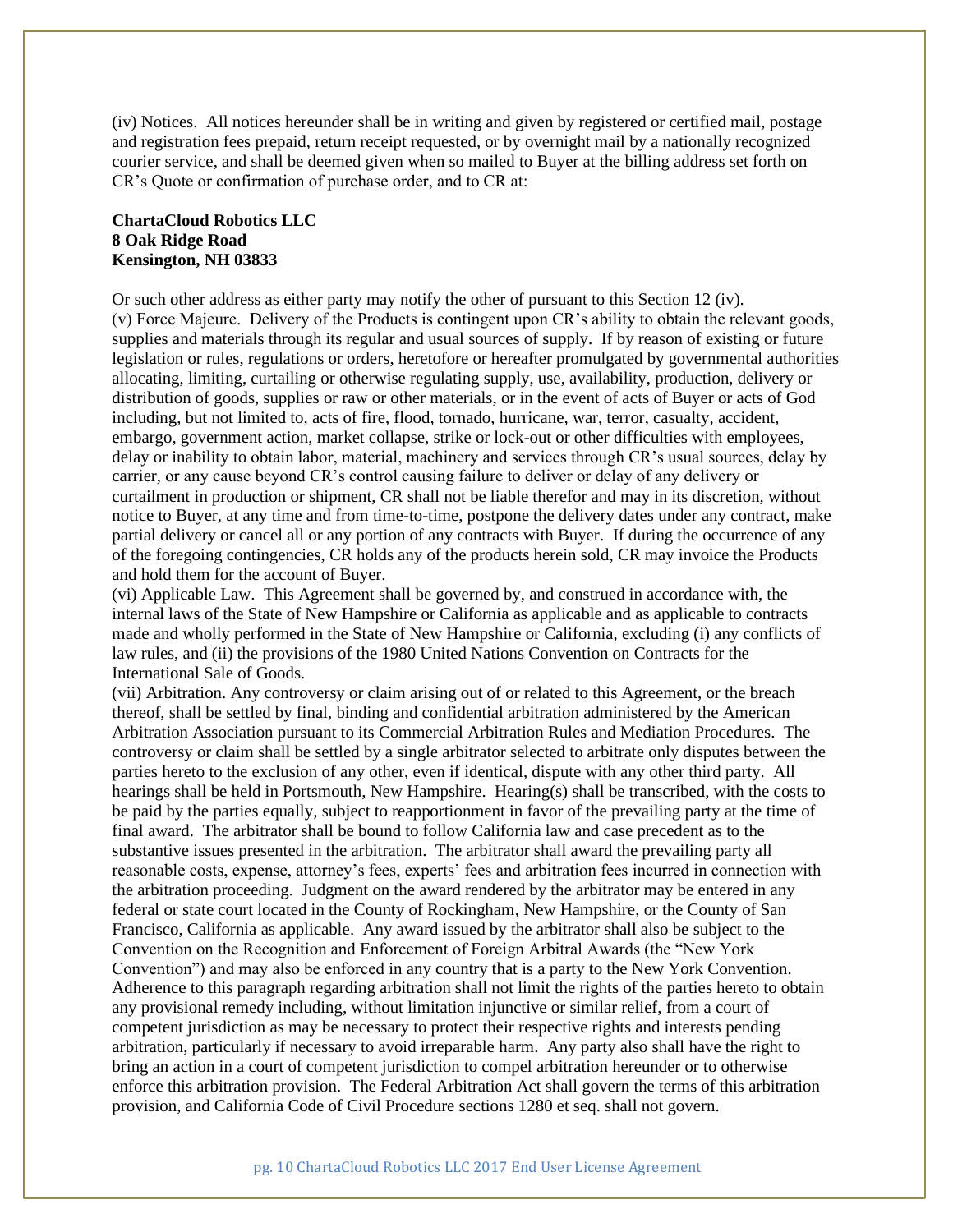# **General Communications Guidelines**

## **General Policy**

All robots commercialized by SBRA (the "Robots") and provided by CR incorporate trademarked, copyrighted and/or patented (including design patents) elements, such as, but not limited to, the Robots' names, logos, designs, and characters (the combination of voice, speech, movement, and displayed personality traits that make the individual Robot unique), all of which are the exclusive property of SBRA or its licensors (hereinafter the "SBRA Intellectual Property Rights").

Accordingly, notwithstanding anything to the contrary herein or in any separate instrument, any and all use, recording (by photography, film, videotape, audio recordings, or otherwise) and/or public display of the Robots in any manner and in any media whether now existing or hereafter devised (including without limitation in corporate and marketing materials, corporate , sales and trade show presentations, in print and/or on-line press, and in "live" demonstration programs) are always subject to such uses being at all times in full compliance with these Communications Guidelines, in accordance with the SBRA Intellectual Property Rights.

If at any time CR or SBRA becomes aware of any use that violates these Communications Guidelines, CR and/or SBRA retains the right, at CR's or SBRA's entire discretion, to revoke any or all permissions granted by CR and/or SBRA to the Buyer who carried out such unauthorized use, and, more generally, CR and/or SBRA reserves any and all legal and equitable rights and remedies as CR and/or SBRA may deem necessary to protect the CR and/or SBRA Intellectual Property Rights against such unauthorized use.

Buyer must not program or otherwise make the robots behave in a libelous, slanderous, insulting, obscene, defamatory, offensive or otherwise unlawful manner.

Key Communications Points

The Robots must at all times be described as robots developed by SoftBank Robotics. e.g NAO is a Product of SoftBank Robotics

Each Robot must always be called by its official name as provided by SoftBank Robotics America (i.e. "NAO") and not renamed for any purposes.

Any third-party application software and/or other third-party products and/or services when described in the context of the Robots, should be clearly communicated as content developed by Buyer or a third party and it should never be implied or suggested that CR and/or SBRA endorsed such third party or its products and/or services.

External Activities that Require Advance Approval by CR

Appearance in advertisements, movies, plays or other theatrical or non-theatrical productions, appearance of the Robot on the Buyer's websites, appearance of the Robot in a Buyer's promotional video.

External use of the Robots for any purpose outside of the United States or Canada

pg. 11 ChartaCloud Robotics LLC 2017 End User License Agreement